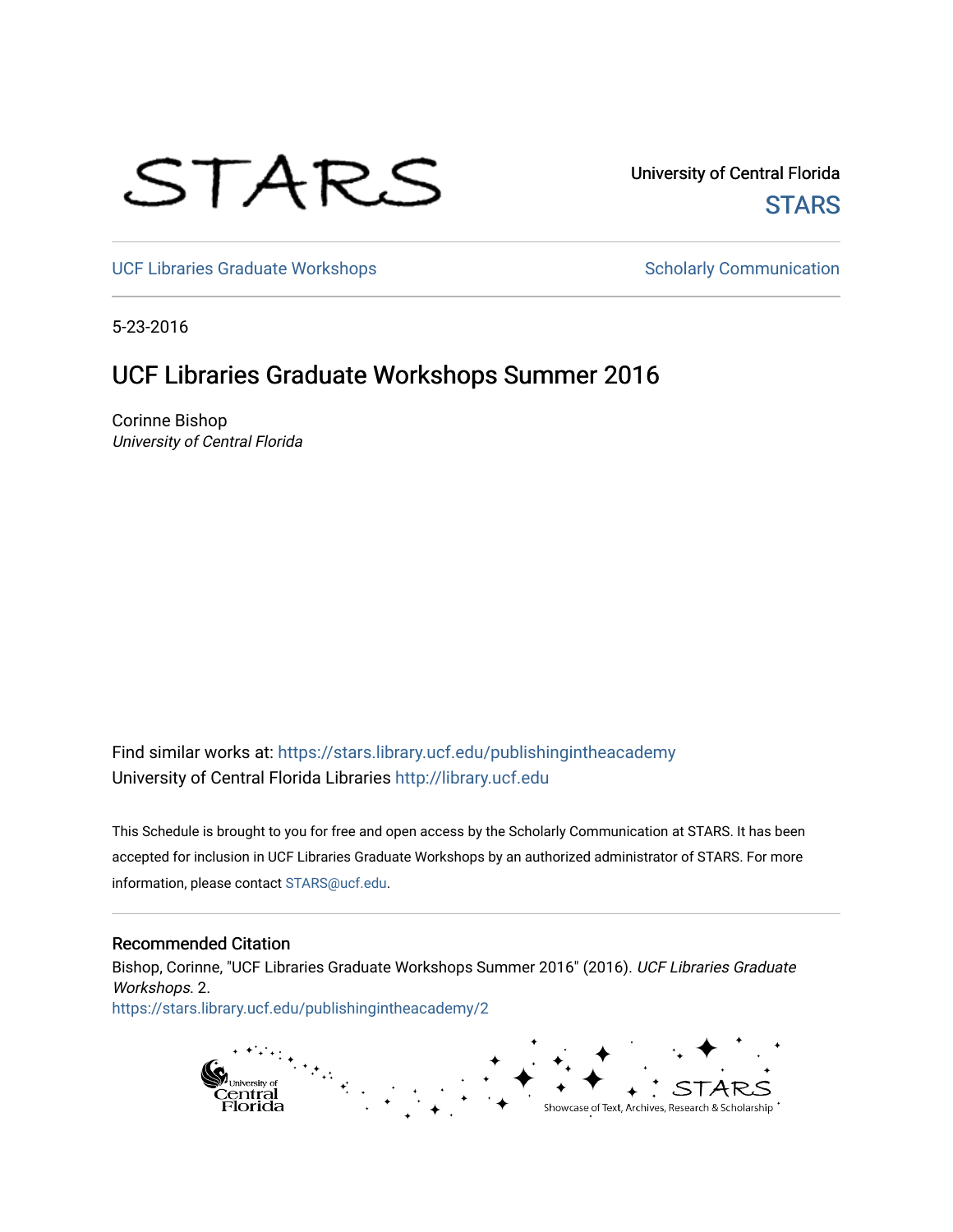# **SUMMER 2016 – GRADUATE WORKSHOPS – UCF LIBRARIES**

Please register for all graduate workshops through MyUCF (Student Center –Graduate Students – Pathways to Success) For registration details, please see instructions @ [College of Graduate Studies](http://www.students.graduate.ucf.edu/Pathways/)

**\_\_\_\_\_\_\_\_\_\_\_\_\_\_\_\_\_\_\_\_\_\_\_\_\_\_\_\_\_\_\_\_\_\_\_\_\_\_\_\_\_\_\_\_\_\_\_\_\_\_\_\_\_\_\_\_\_\_\_\_\_\_\_\_\_\_\_\_\_\_\_\_\_\_\_\_\_\_\_\_\_\_\_\_\_\_\_\_\_\_\_**

## **Library Research & Literature Review Strategies**

Learn strategies for conducting library research that can help you identify sources for literature reviews and projects, use citation tracking options, search subject databases, create alerts to stay updated on publications, and customize Google Scholar options. This session also includes an overview of library services for graduate students and an introduction to saving and organizing sources using Mendeley, a citation management tool. Please bring your laptop if you would like to follow along with the presentation.

# **Graduate Student Center, CNH 146**

Thursday, 6/30 @ 2-3pm Tuesday, 7/12 @2-3pm

# **Where to Publish & Author Rights**

How do you decide which journals are a best fit for your manuscript? Do you know that all rights to a work are often assigned to publishers when a manuscript is accepted? Learn to be a savvy author! This two-part workshop will cover criteria to consider when planning where to submit your work for publication and basic information about copyright as it pertains to publishing. In Where to Publish we will look at factors like acceptance rates, audience, indexing, cost to publish and open access, among others. The Author Rights section will discuss how author rights are a bundle of rights that may be negotiated by the author. Please bring your laptop if you would like to follow along with the presentation.

# **Graduate Student Center, CNH 146**

Wednesday, 5/25 @ 3-4pm Wednesday, 6/22 @ 2-3pm

# **Presentation Skills**

Does the idea of giving a presentation freak you out? I have good news and bad news. Bad news – presentations are unavoidable in your courses and in your future career path. Good news – presentation skills are something you can easily improve! This 45-minute session will provide some tips, tricks, and ideas on how on become a better presenter. There will be time at the end for Q&A (and to practice speaking to a crowd!) Please bring your laptop if you would like to follow along with the presentation.

# **Graduate Student Center, CNH 146**

Tuesday, 6/14 @ 2-3pm Monday, 7/18 @2-3pm